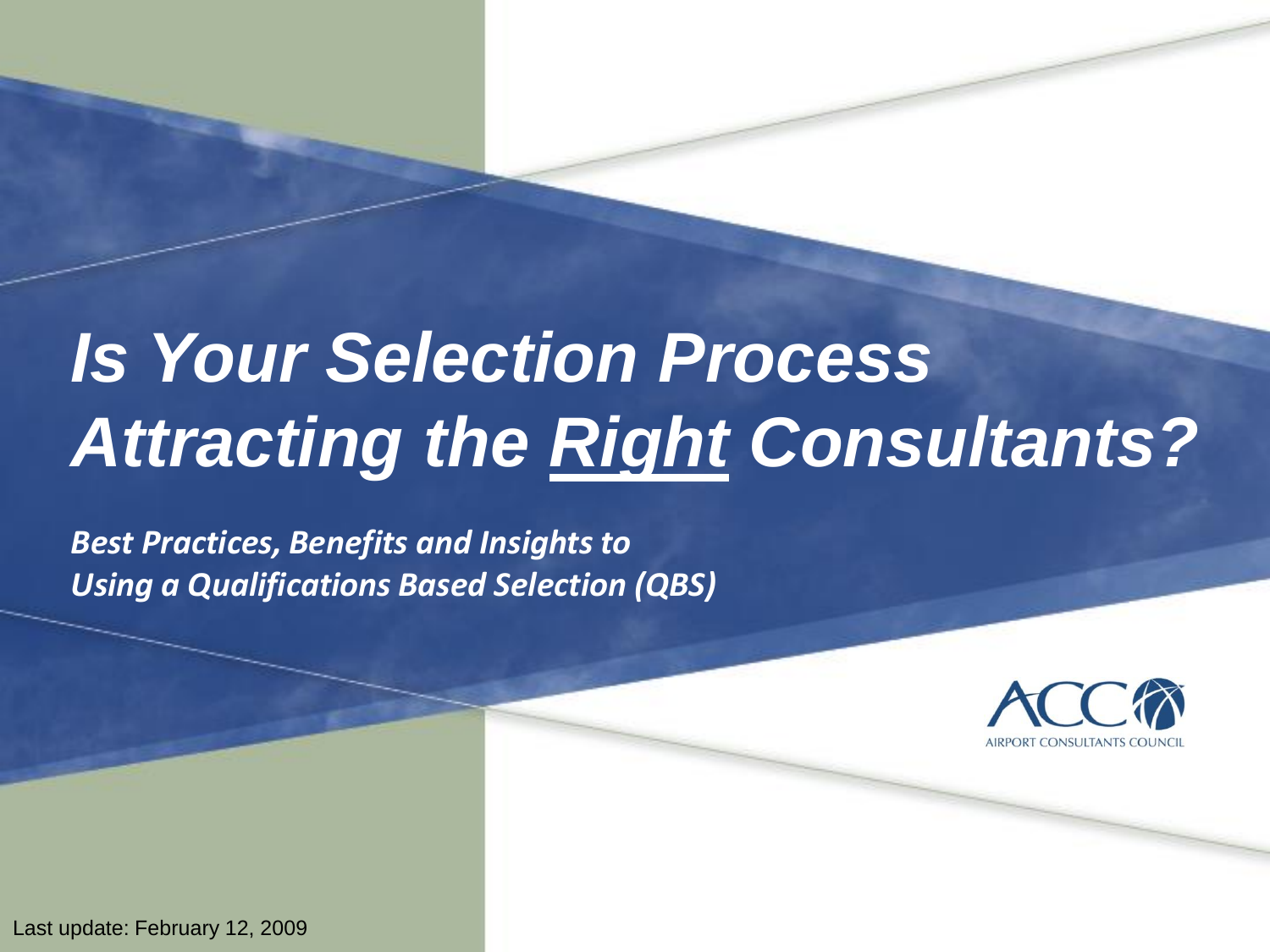# **Have You Reviewed Your Selection Process Lately?**

- **Do you have a written process?**
- **Is your process turning away consultants from future advertisements?**
- **Is it timely and efficient?**
- **Is it consistent from project to project?**
- **Are you attracting the most qualified firms?**
- **What is the true cost of the process for firms?**
- **Can the process be improved?**

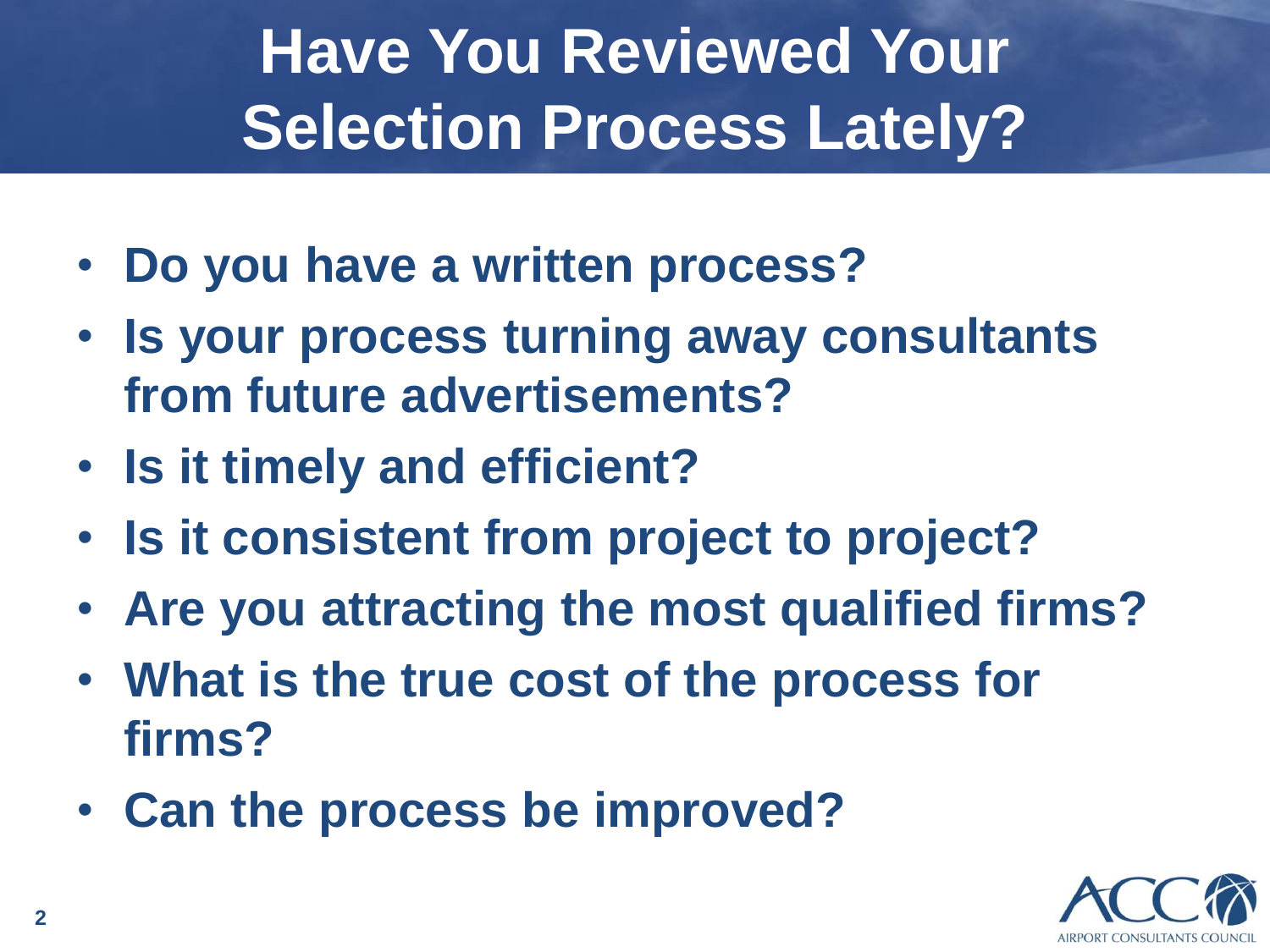## **Best Practices to Improve the Process**

- **Consultant Selection**
	- **Communication**
	- **Selection Strategy**
	- **Process**
	- **Cost of Proposal Development**
- **Benefits of Using Qualifications Based Selection (QBS)**

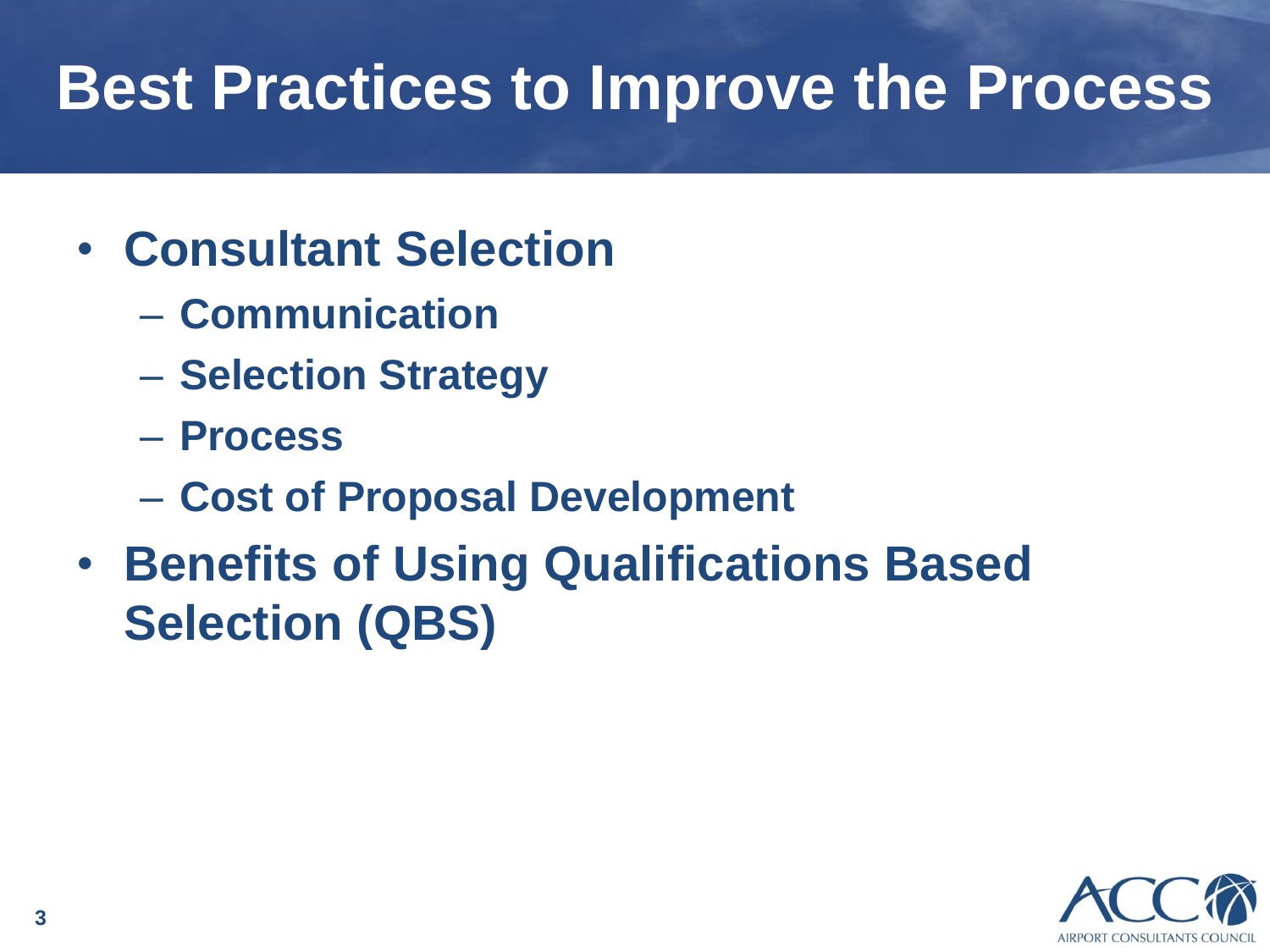#### **Consultant Selection…**



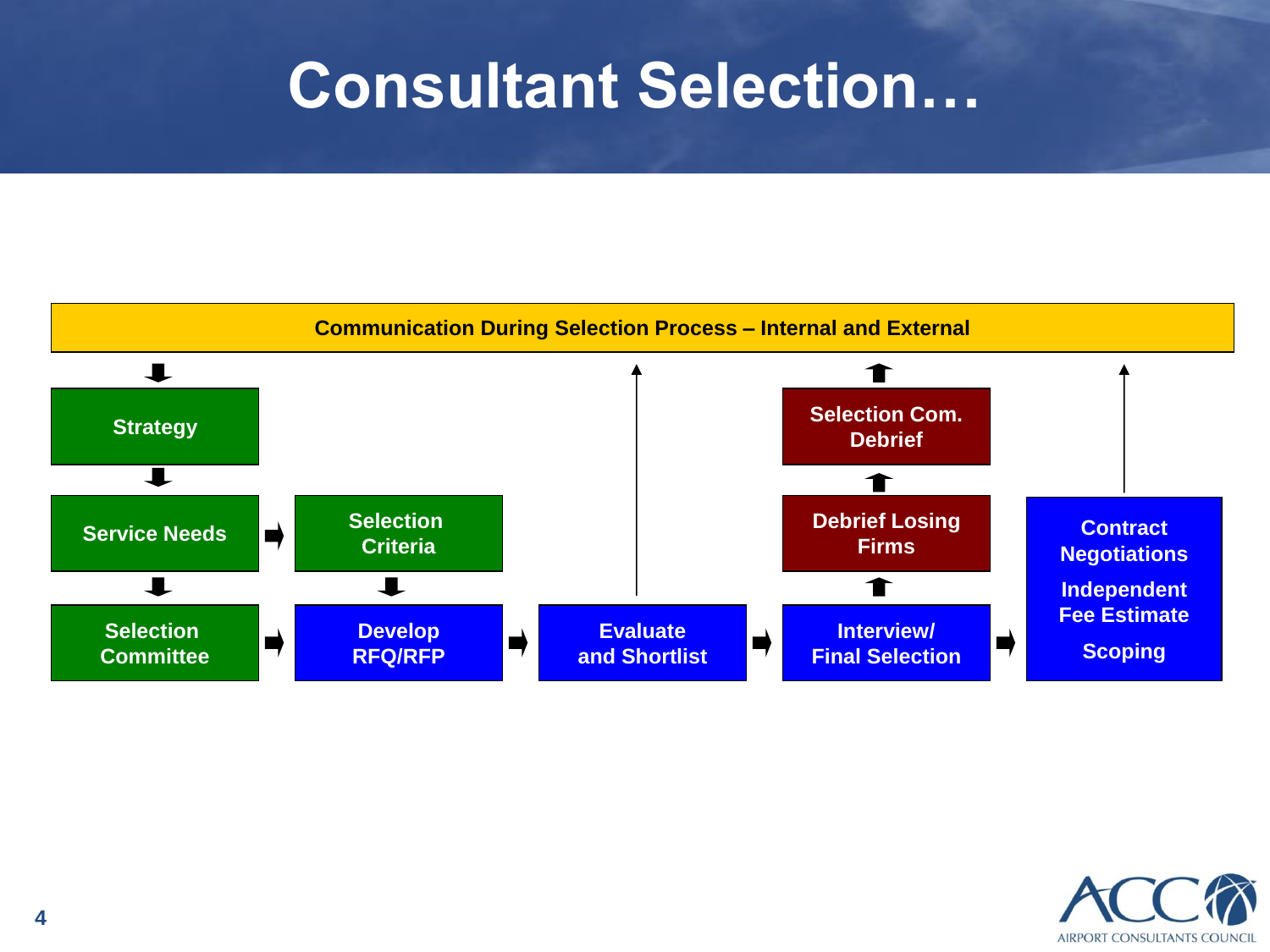## **Communication…**

- **Internally – Sponsor:**
	- **continuous: inception to contract**
	- **identified goals and objectives for process**
- **Externally – Consultants:**
	- **provide understanding of needs (scope, schedule, etc.)**
	- **allows for consultant creativity**

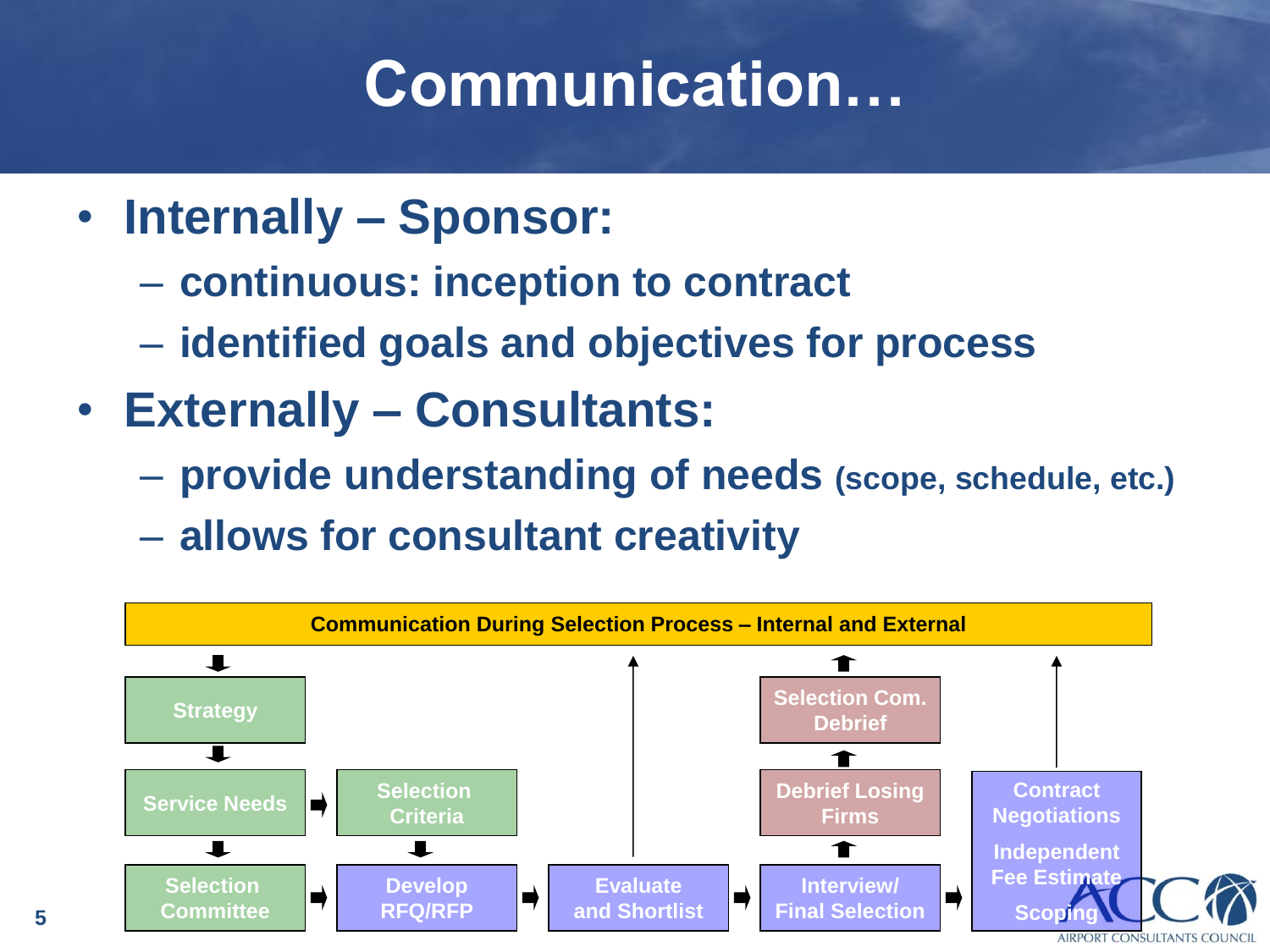## **Selection Strategy**

- **Good plan delivers positive benefits:**
	- **efficient use of sponsor and consultants' time**
	- **obtains most qualified consultants**
	- **minimizes/eliminates legal issues later**
	- **sponsor satisfied with selection**

**6**

• **Feedback from recent selection processes**

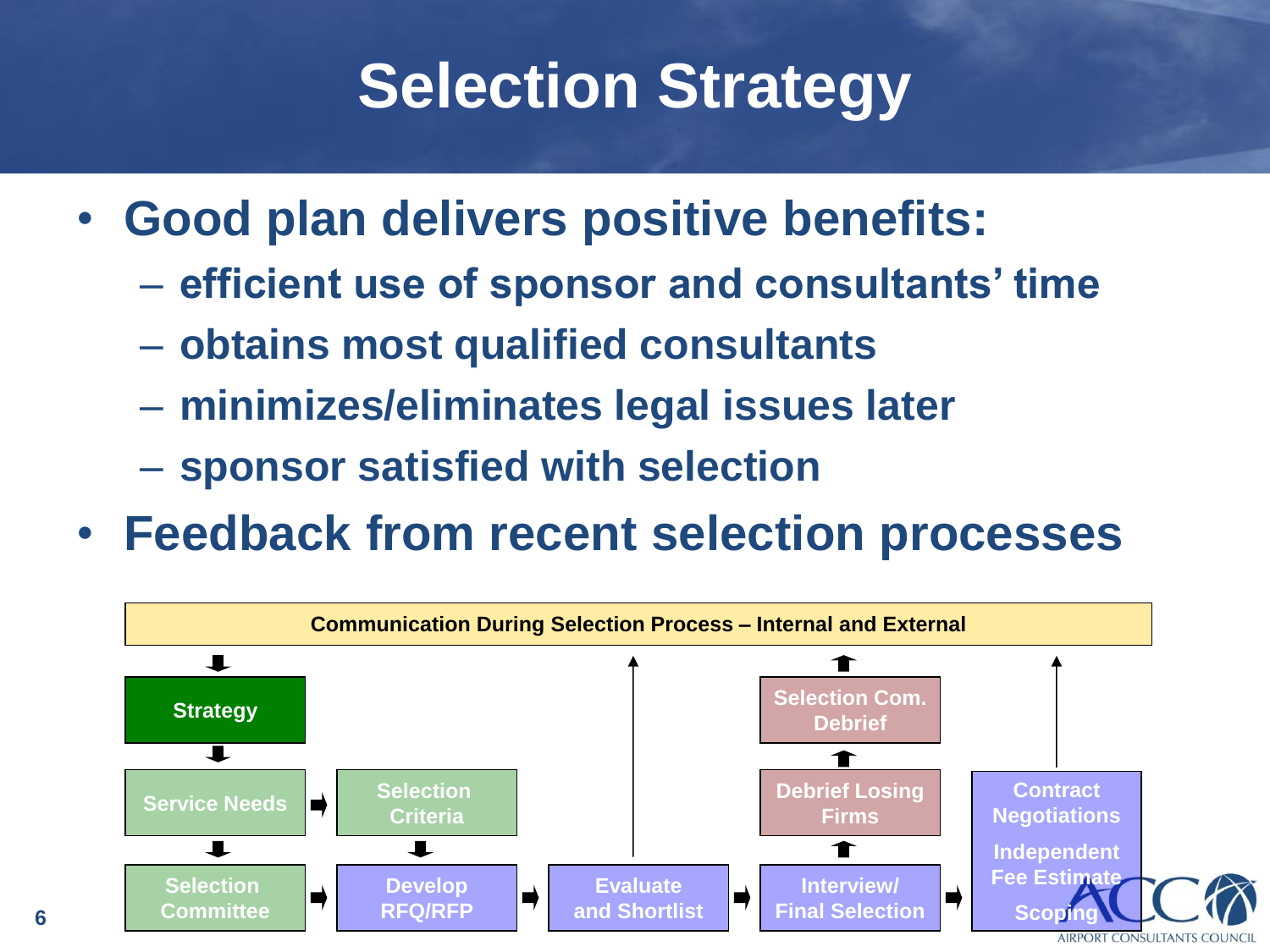### **Service Needs**

- **Define service needs: planning, A&E, on-call**
- **Develop detailed project description**
- **Budget expectations**
- **Schedule expectations**
- **Additional separators**

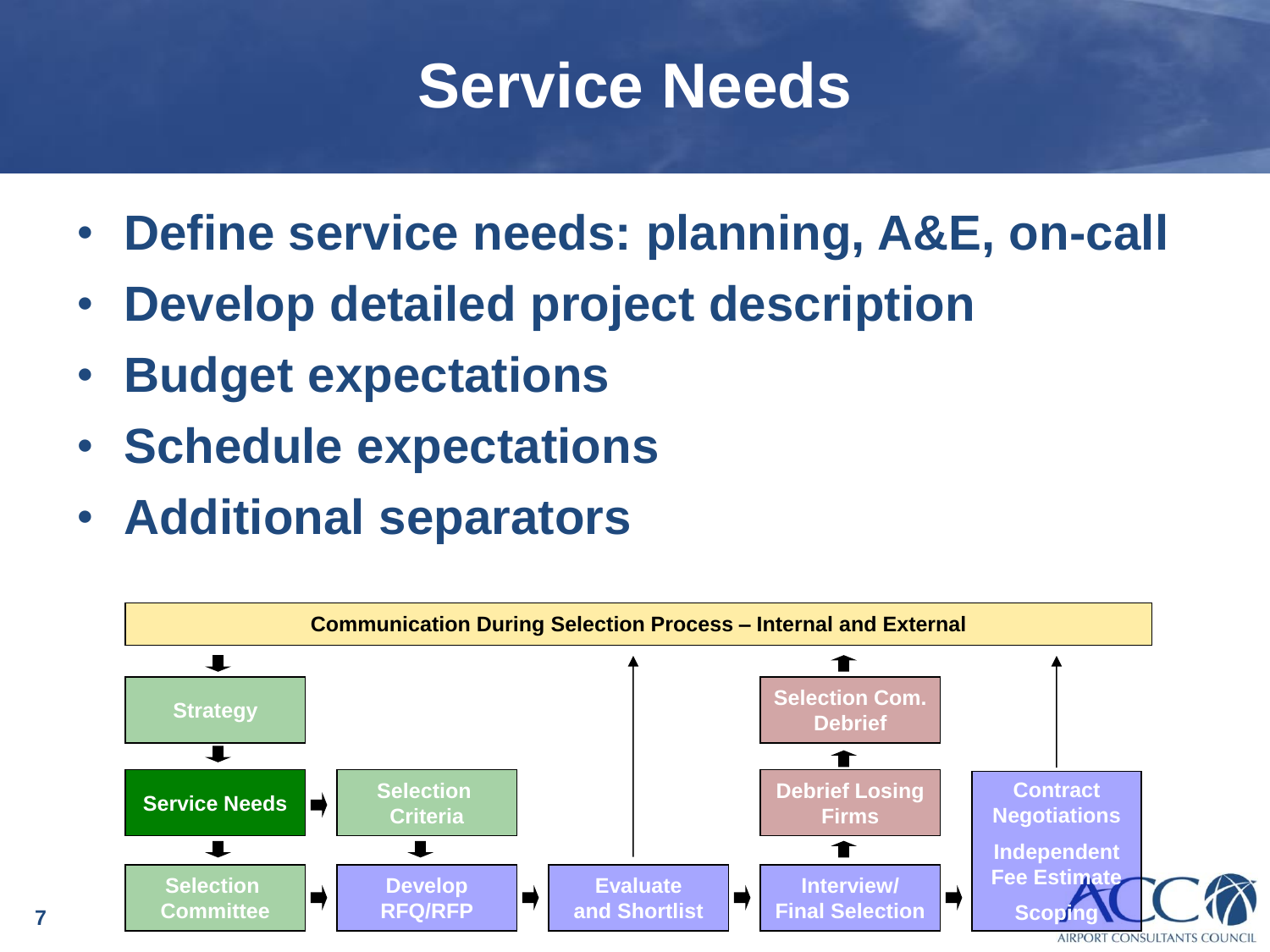### **Choose Selection Committee**

- **Free from any conflict of interest**
- **Knowledgeable of the project's technical requirements**
- **At least 3 members**
- **Written code of conduct**

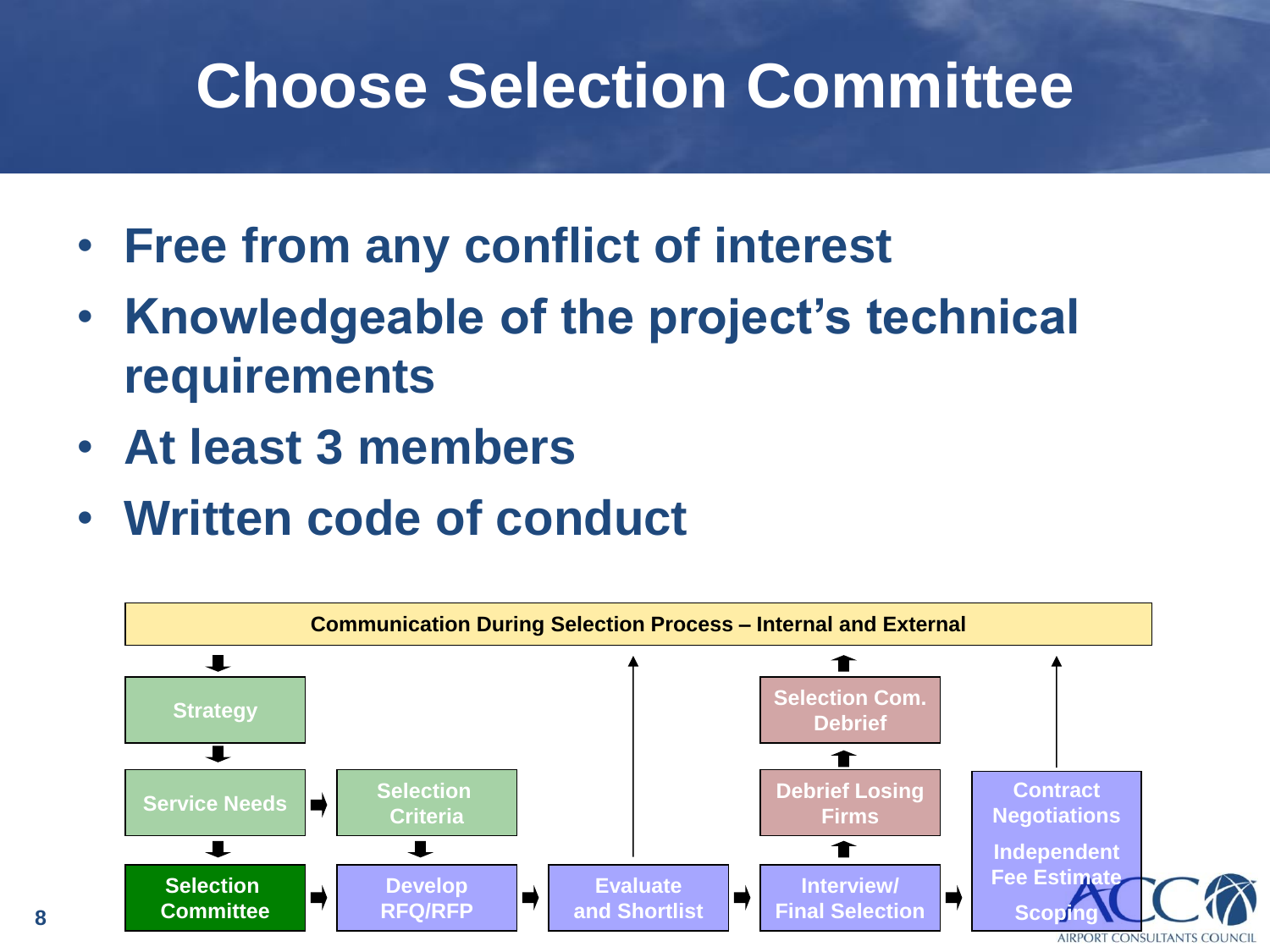### **Define Selection Criteria**

**Transparent scoring matrix that emphasizes the Sponsor's strategy and service needs without bias to any one firm. Typical examples of criteria:**

- **understanding of the project**
- **key personnel qualifications and experience**
- **firm's qualifications and recent experience**
- **ability to meet project schedule**

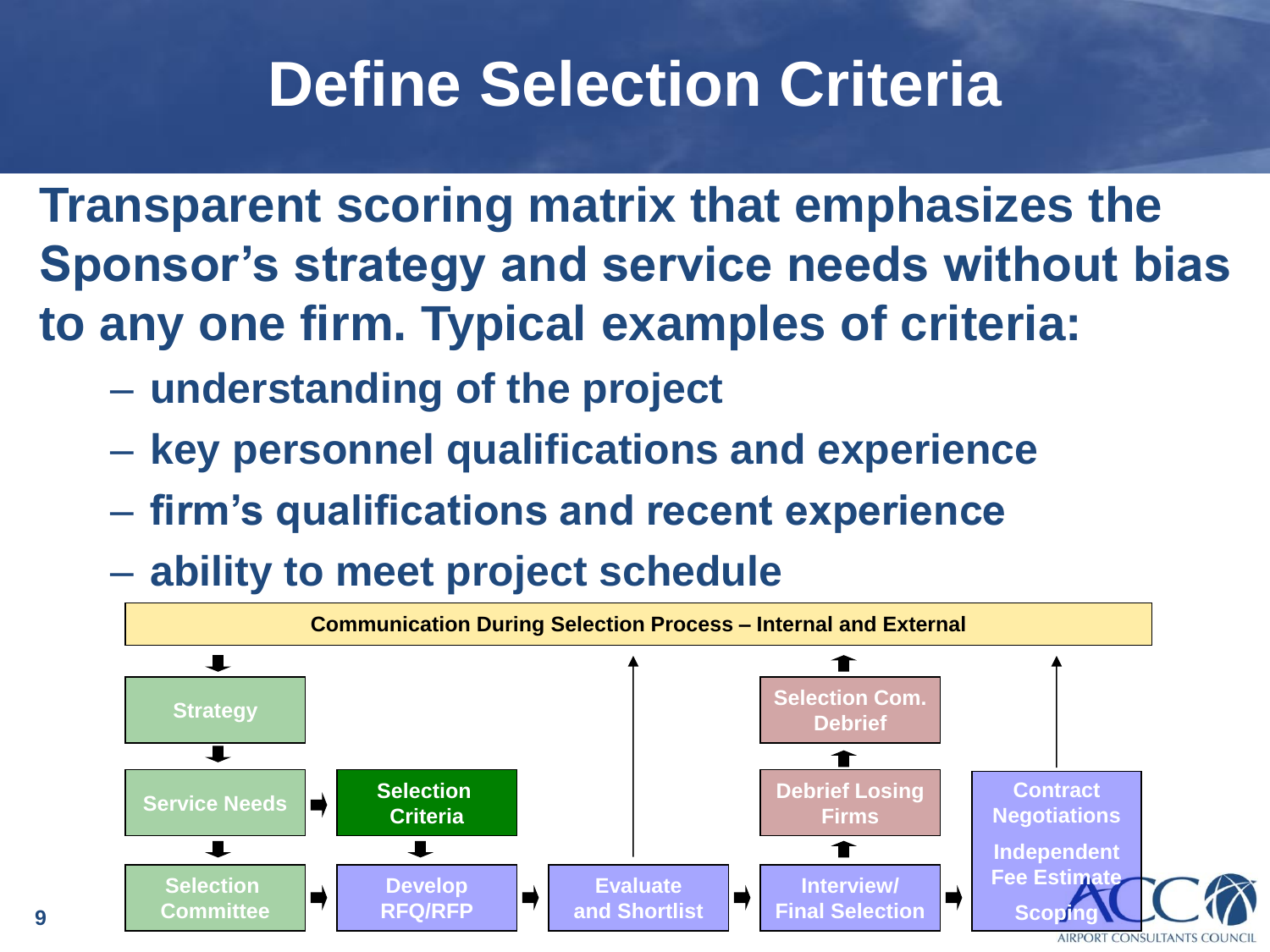## **Develop RFQ/RFP**

- **Detailed project description and scope**
- **Clearly define selection criteria**
- **Allow consultants at least 3 weeks to respond**
- **No cost information – hours or rates**
- **Follow FAA Advisory Circular 150/5100-14D**

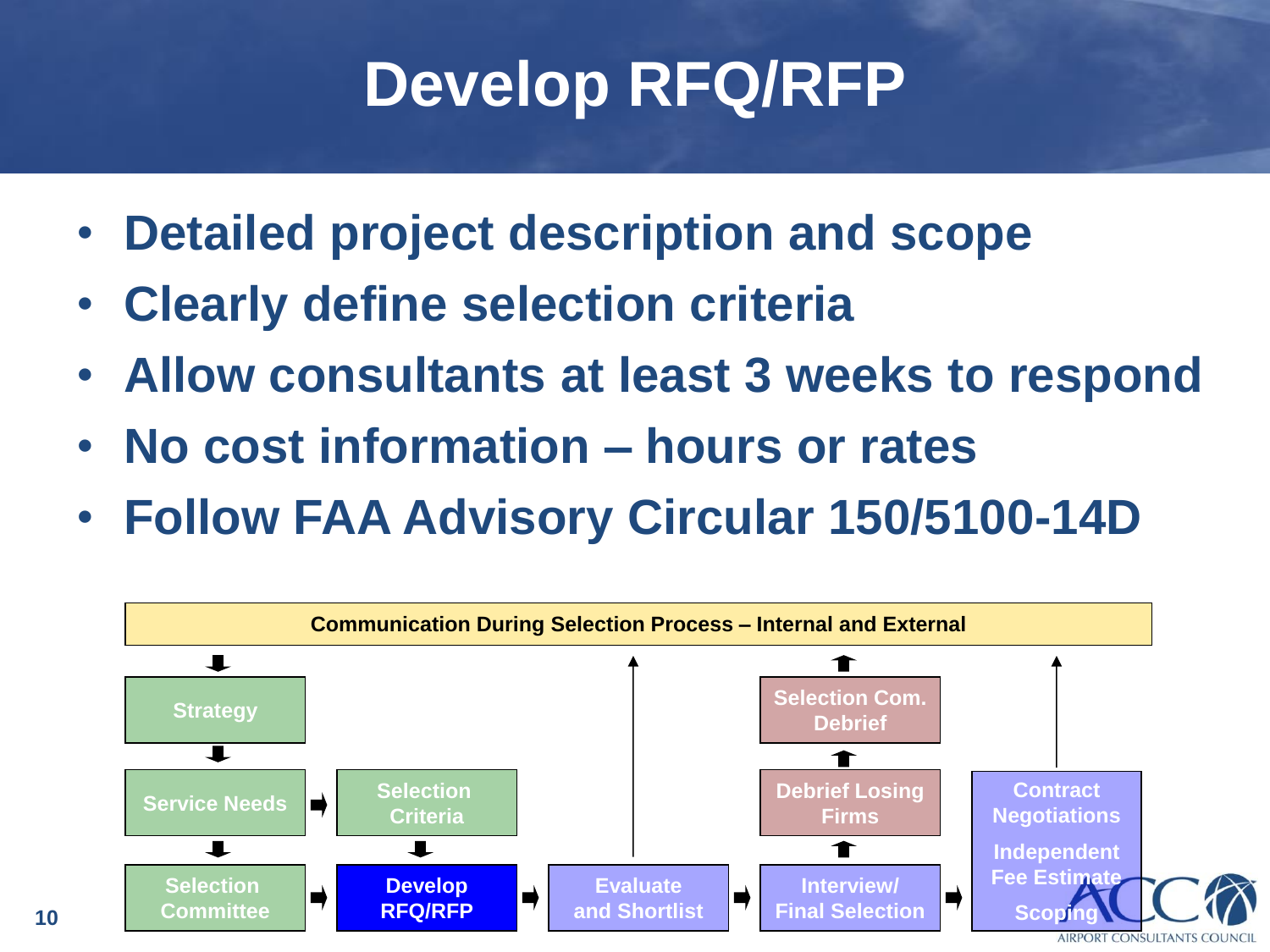#### **Evaluate Proposals and Shortlist**

- **Score based on selection criteria**
- **Develop short list of 3 firms – schedule interviews only if necessary!**
- **Provide interview evaluation criteria**

**11**

• **Allow at least 2 weeks to prepare for interviews**

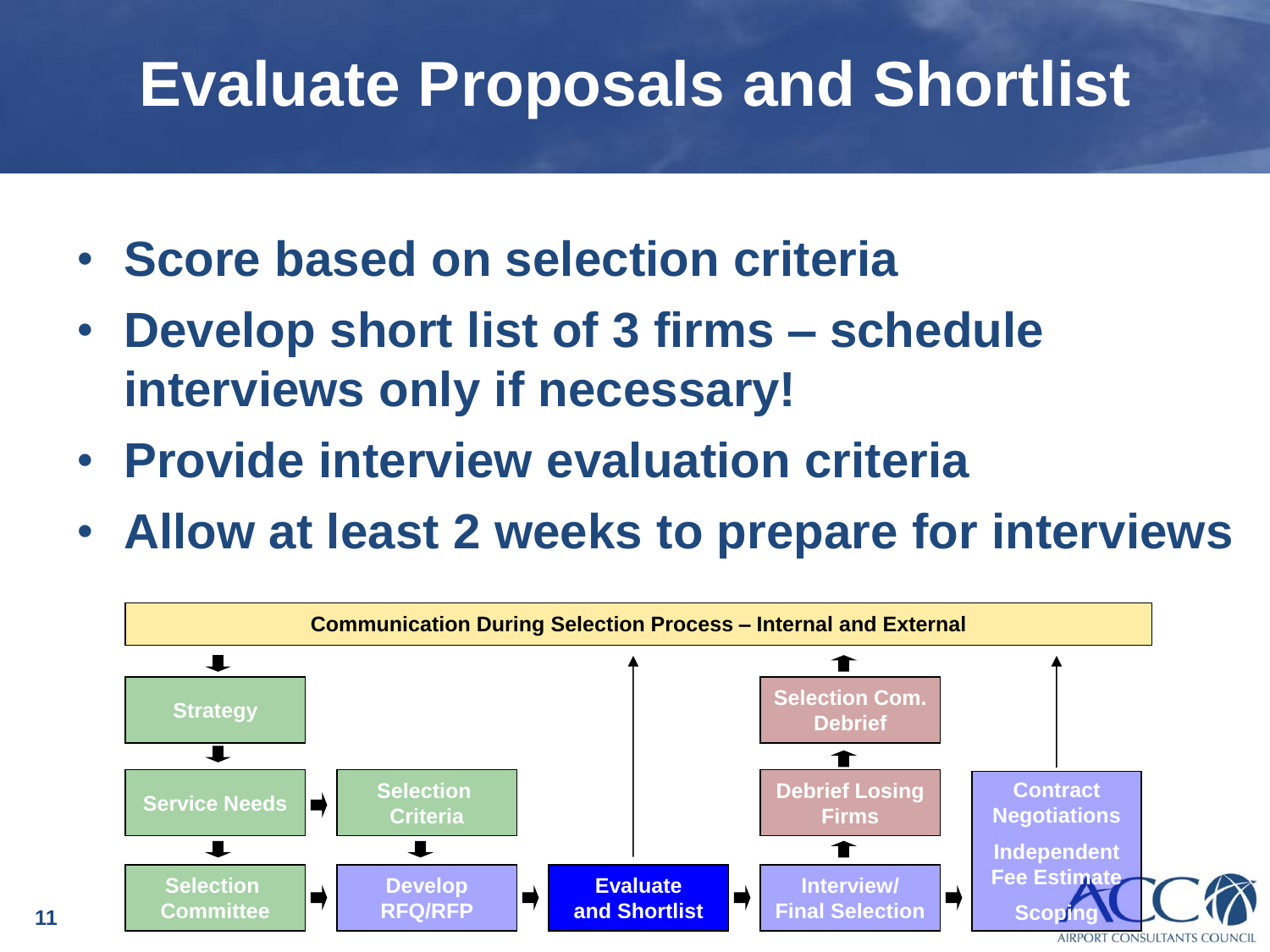## **Interviews and Final Selection**

- **Allow adequate time for each interview**
- **Score interviews and select consultant**
- **Notify all parties of selection in a timely manner**
- **Provide opportunity for individual debrief**



**AIRPORT CONSULTANTS COL**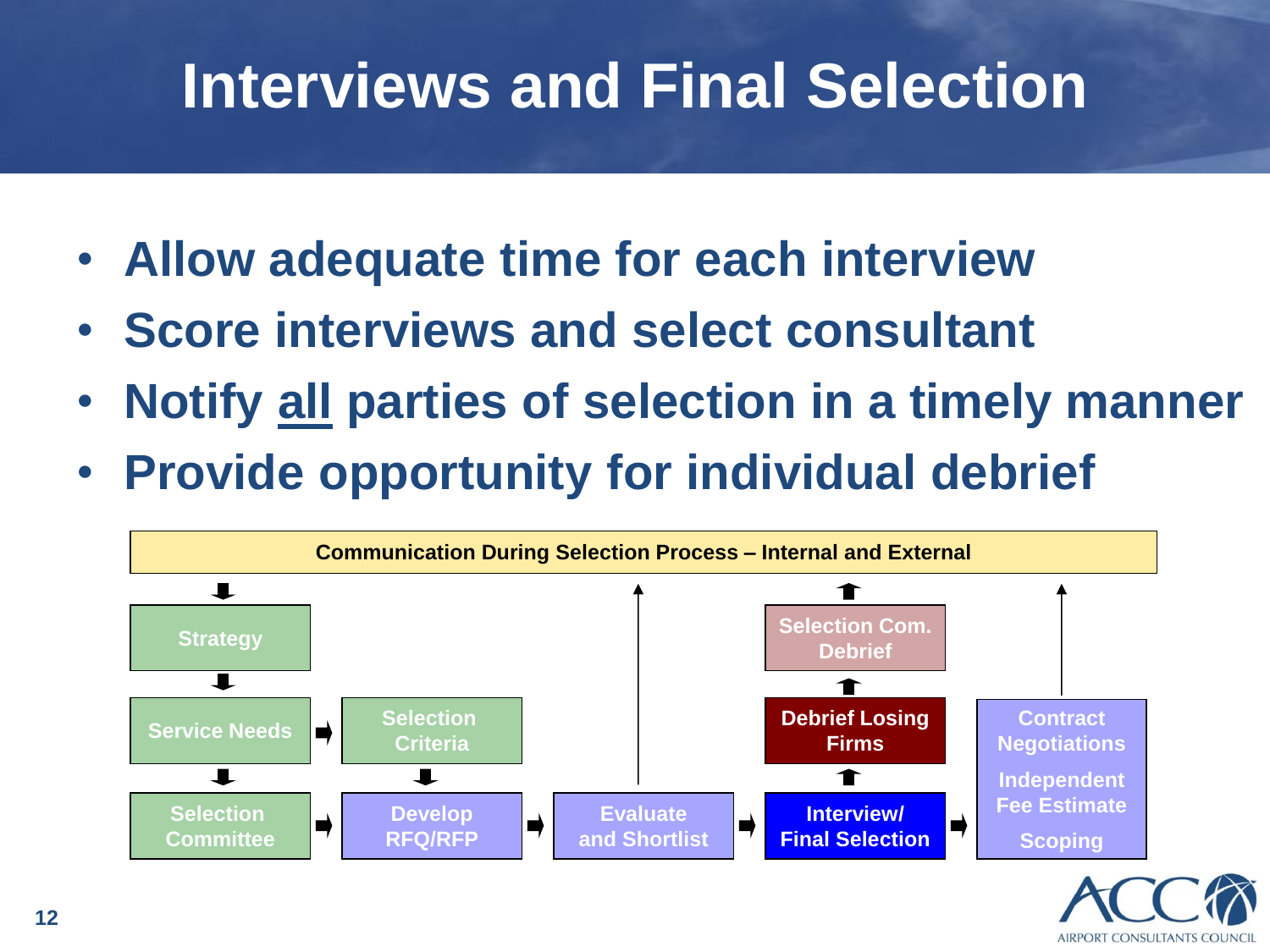### **Negotiations and Internal Debrief**

- **Contract negotiations should be < 30 days**
- **Good process leads to efficient negotiations**
- **Provide opportunity for internal debrief on process to inform future selections**

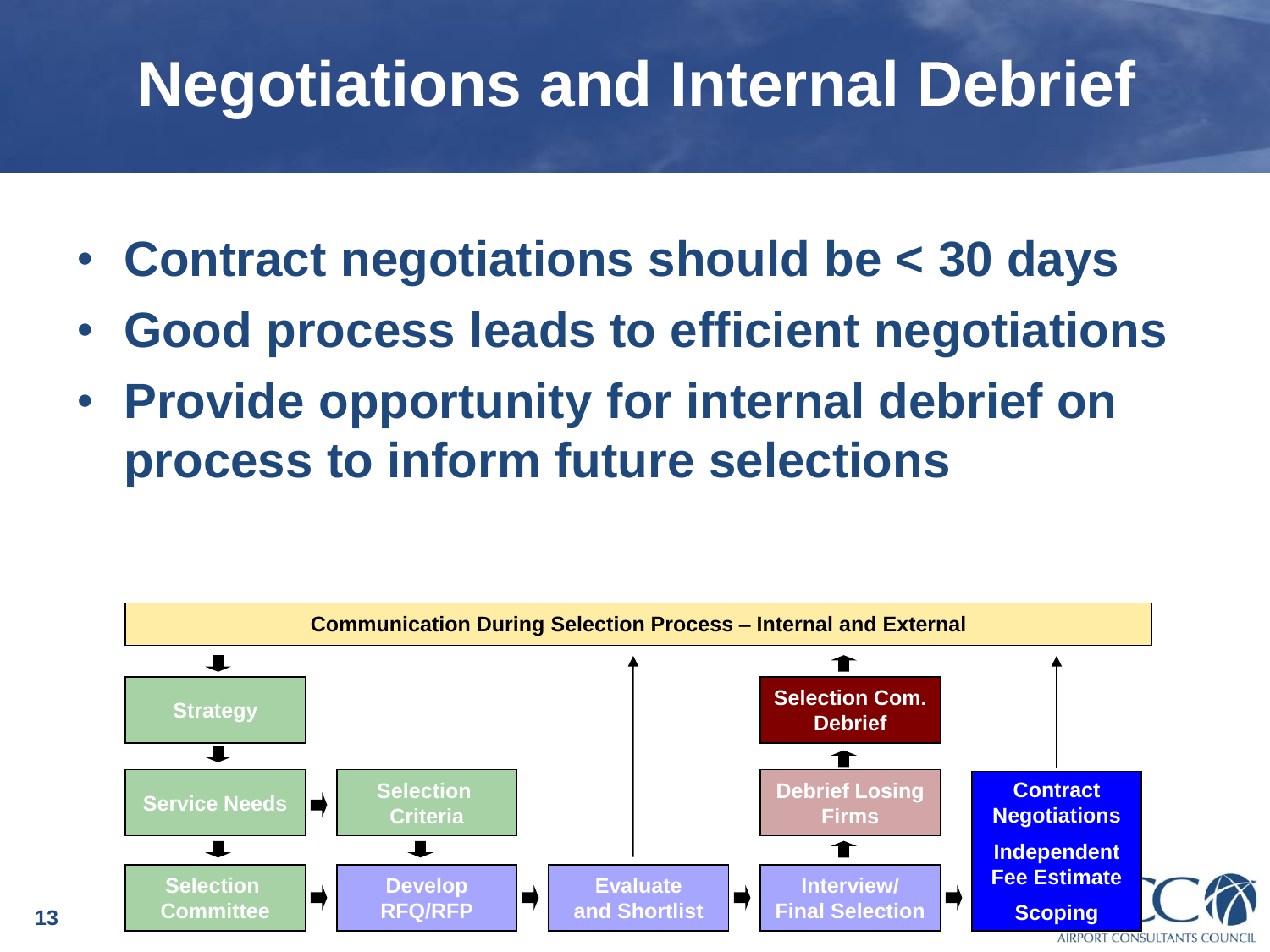# **Cost of SOQ/Proposal Development**

- **Dependent on size and complexity of project**
- **Statement of Qualifications**
	- **without interview > \$5,000**
	- **with interview > \$10,000**
- **Proposals**
	- **without interview > \$10,000**
	- **with interview > \$20,000**
- **Large efforts can exceed \$100,000**